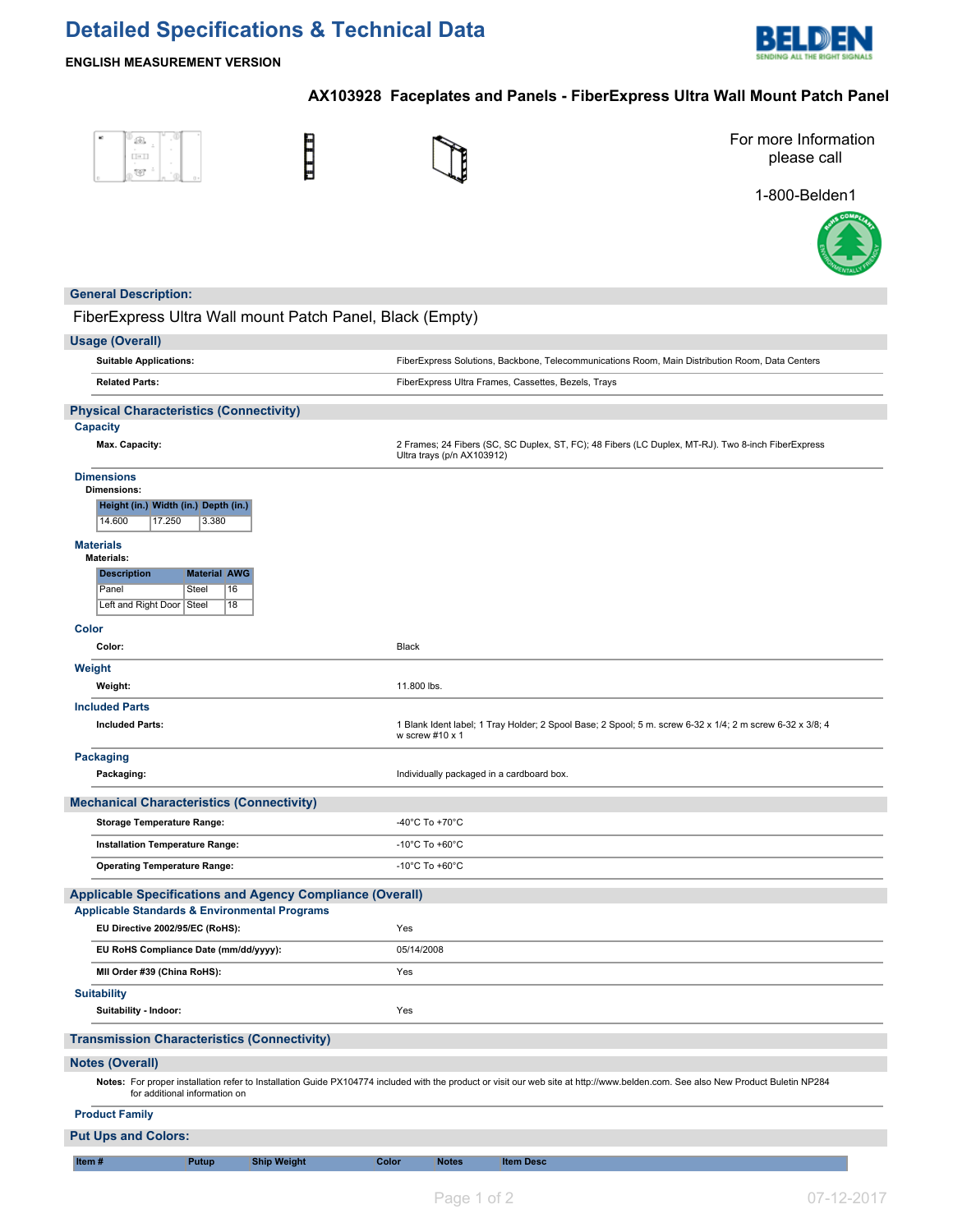# **Detailed Specifications & Technical Data**



#### **ENGLISH MEASUREMENT VERSION**

### **AX103928 Faceplates and Panels - FiberExpress Ultra Wall Mount Patch Panel**

| AX103928<br>. | - -<br>$-$<br>-- | e nen<br>0.UOU NG<br>. |  | PANEL<br><b>FXI</b><br><b>MOUNT</b><br>WAI I<br>$-\mu$ .<br>$\sim$ |
|---------------|------------------|------------------------|--|--------------------------------------------------------------------|

Revision Number: 0 Revision Date: 06-15-2010

© 2017 Belden, Inc All Rights Reserved.

Although Belden makes every reasonable effort to ensure their accuracy at the time of this publication, information and specifications described herein are subject to error or omission and to<br>Although Belden provides the i